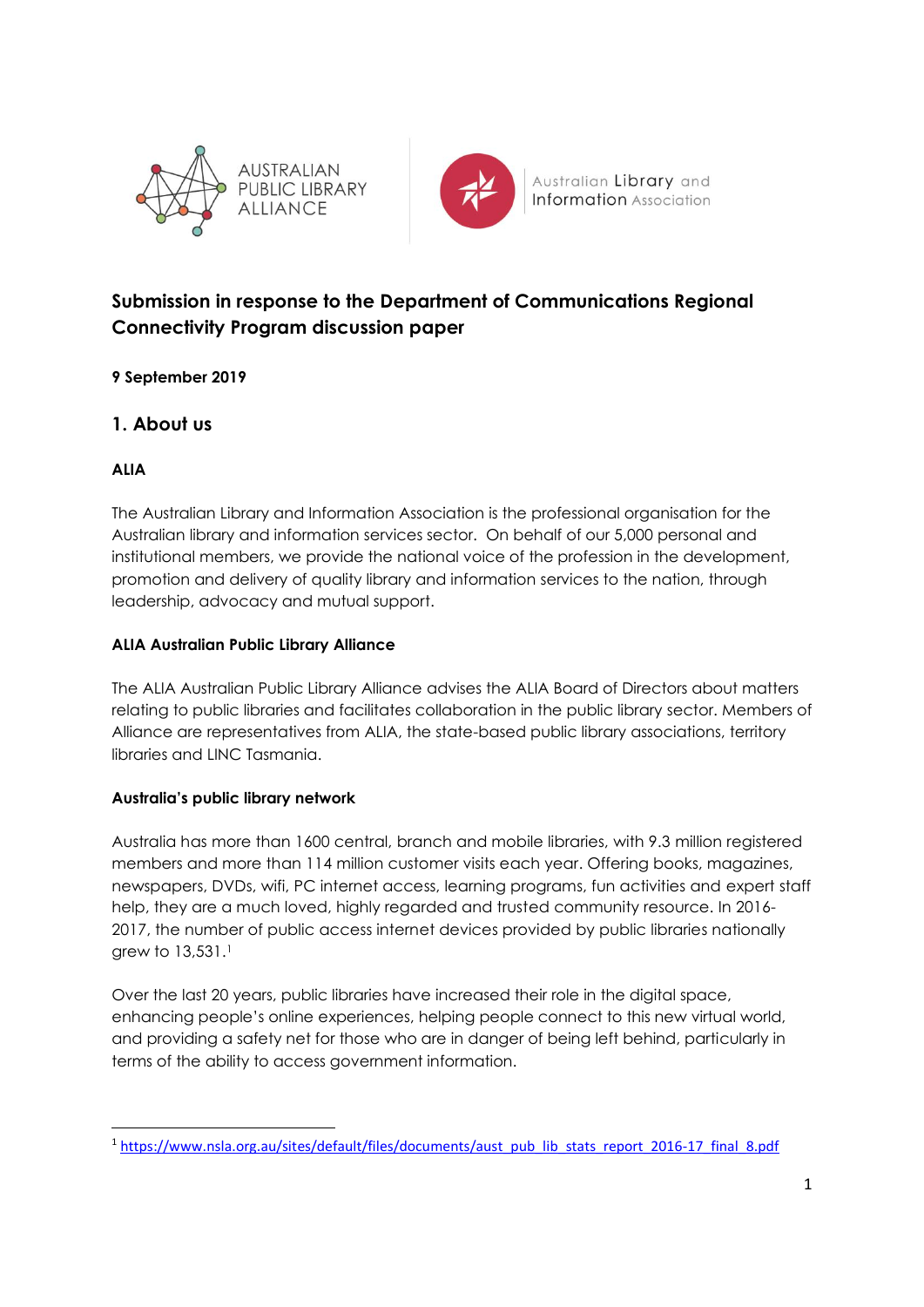Public libraries provide:

- Support for safe online experiences
- High speed broadband internet connection in a safe, friendly community space.
- PC terminals, tablets and other devices (including technology petting zoos)
- Spaces for exploring innovative digital technologies
- Training and informal help for people to develop digital literacy skills
- Relevant and engaging content.

Our users include families, seniors, students, jobseekers, telecommuters and small businesses – people for whom digital connectivity is essential for physical, mental and economic wellbeing.

Further information is contained in ALIA's 2017 report *Australian libraries: the digital economy within everyone's reach*. 2

# **2. Background**

In 2009, ALIA submitted a paper to the Senate Select Committee on the National Broadband Network. This paper, prepared on behalf of the state-based public library associations and territory libraries (now known as the ALIA Australian Public Library Alliance), explained the role and potential of public libraries in delivering the national broadband strategy and advocated for 'the development of an informed society that can partake and participate in skilled decision-making'.

In 2015, we responded to the Regional Telecommunications Review noting that: "If egovernment is to be a reality and if there is to be equity of access to essential information and resources, the strengths of the public library network should be recognised and harnessed, and a significantly greater investment made in faster internet access through these community hubs."

In 2018, we again responded to the call for submissions and made this recommendation: "Consideration should be given to a new funding stream to support libraries and enable them to provide digital programs and services, particularly in regional, rural and remote locations. Introducing a sustainable funding model would ensure equity of access to the benefits of new technologies for all Australians and help bridge the widening digital divide."

# **3. Introduction**

ALIA and APLA welcome this opportunity to respond to the Regional Connectivity Program discussion paper.

Reliable and affordable access to the internet is critical to regional, rural and remote communities for access to services, access to information, access to education and employment opportunities. In remote areas, where home internet access is not available or

<sup>2</sup> <https://read.alia.org.au/australian-libraries-digital-economy-within-everyone%E2%80%99s-reach>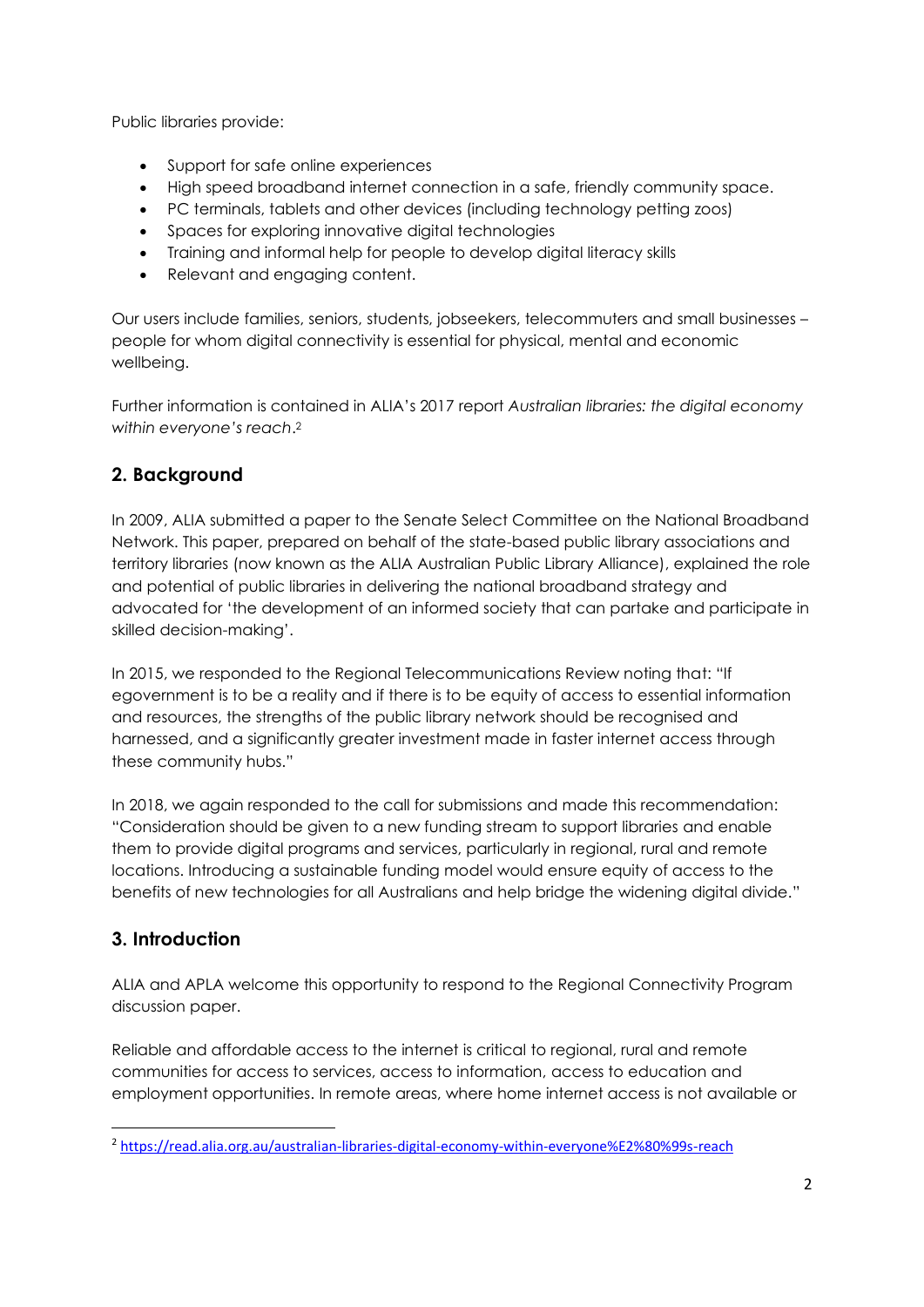not affordable, internet access through the public library service is correspondingly more important.

Where available, faster speeds from NBN services have generated a great improvement, however, overall bandwidth is not keeping pace with citizen expectations and is not supporting a good library user experience. In remote areas, bandwidth barely supports basic services such as email and banking.

State, territory and local government funding of public libraries is already over-stretched and cost is a significant barrier to libraries offering adequate high speed internet access and digital programs for their users. Often, we have to cap access to devices and WiFi by imposing time and data restrictions because we have to stretch a limited resource across a growing number of uses and users.

So, while public libraries are well positioned to support the place-based approach described in the Regional Connectivity discussion paper, this can only be achieved with new partnerships and initiatives, and with additional funding.

# **3. Responses to specific questions**

#### *Question 1 Are there additional key elements that should be incorporated into the design of the Regional Connectivity Program?*

Libraries already provide digital technology hubs in communities – it's part of our core business. However, connectivity and bandwidth issues are barriers to realising the full potential of libraries as digital centres, as previously described.

We believe the key design principles should include some mention of partnerships with local community providers, such as libraries, to maximise the impact of these new investments. Instead of creating new infrastructure from the ground up, funding should focus on improving the capability of existing, well positioned community infrastructure.

#### *Question 2 Should other parties, for example local government authorities, business organisations or industry groups, be allowed to lead a bid for Regional Connectivity Program funding? And Question 4 Are there ways that the Department can facilitate linkages between potential infrastructure providers and local communities?*

With their established and trusted position in local communities as places for digital support and exploration, public libraries are uniquely placed to contribute to the Regional Connectivity Program.

With new partnerships and funding through the Regional Connectivity Program, libraries can be activated as hotspots for focused local digital initiatives, speeding up implementation. For this reason, libraries, through their councils, should be considered as important parties and potential lead bodies in funding applications.